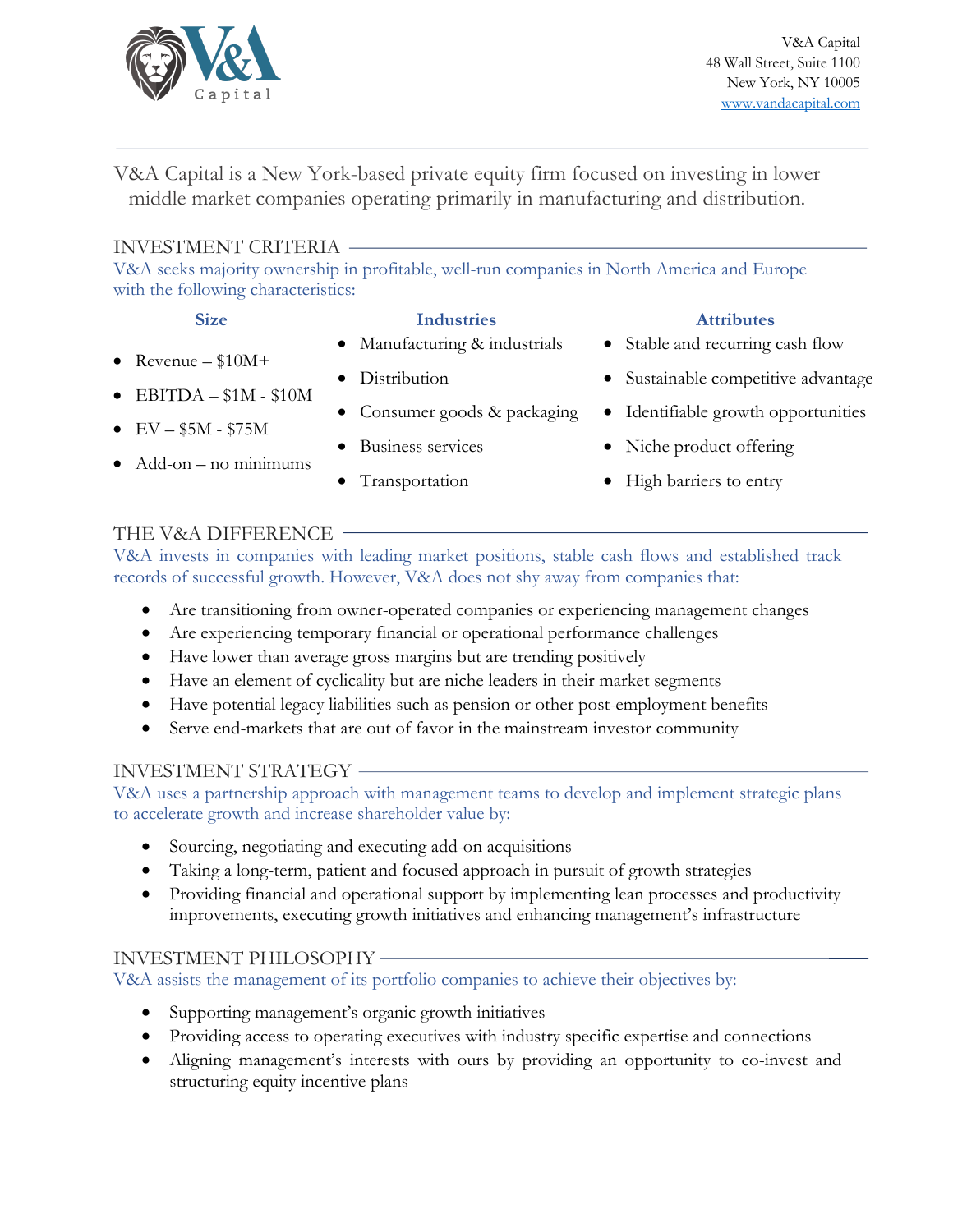Ė

|                                                                                 | Based in Pittsburgh, Precision Kidd Steel is a leading cold-drawn<br>special steel profiles manufacturer serving a variety of end-markets<br>including, hand tools, automotive, oil & gas, dental, bearings,<br>aerospace, etc.                                                                                                          |
|---------------------------------------------------------------------------------|------------------------------------------------------------------------------------------------------------------------------------------------------------------------------------------------------------------------------------------------------------------------------------------------------------------------------------------|
| <b>SinterMet</b>                                                                | SinterMet is a worldwide leader in the manufacturing and<br>distribution of tungsten carbide, composite, and powder rolls used<br>in the production of steel rod and bar. The Company sells its<br>products across the US, Europe, Asia and Latin America.                                                                               |
| FEDERAL<br>STEEL SUPPLY                                                         | Federal Steel Supply ("FSS") is a leading value-added distributor of<br>industrial pipe products. FSS specializes in providing heavy-wall<br>seamless pipe, fittings and flanges to a variety of end-markets,<br>including food & beverage, oil & gas, power generation,<br>construction and more.                                       |
|                                                                                 | Leadar Roll is a premier manufacturer of industrial rolls used in the<br>production of bar, rod, section and specialty steel.<br>Leadar was acquired by SinterMet and V&A Capital in December<br>2020. The combined company holds significant market share and<br>boasts revenue, manufacturing and marketing synergies.                 |
| Process Piping<br>Materials, Inc.<br>Pipe • Valves • Flanges • Fittings • Steel | Process Piping Materials ("PPM") is a value-added distributor of<br>industrial valves, pipes, fittings and flanges used in a variety of<br>applications.<br>PPM was acquired by FSS and V&A Capital in October 2021 to<br>expand FSS' product portfolio, geographic footprint and to<br>generate significant revenue and cost synergies. |

<u> 1989 - Johann John Stone, meil in der Stone aus der Stone aus der Stone aus der Stone aus der Stone anderen S</u>

\* V&A is actively searching for add-on acquisitions for all current portfolio companies